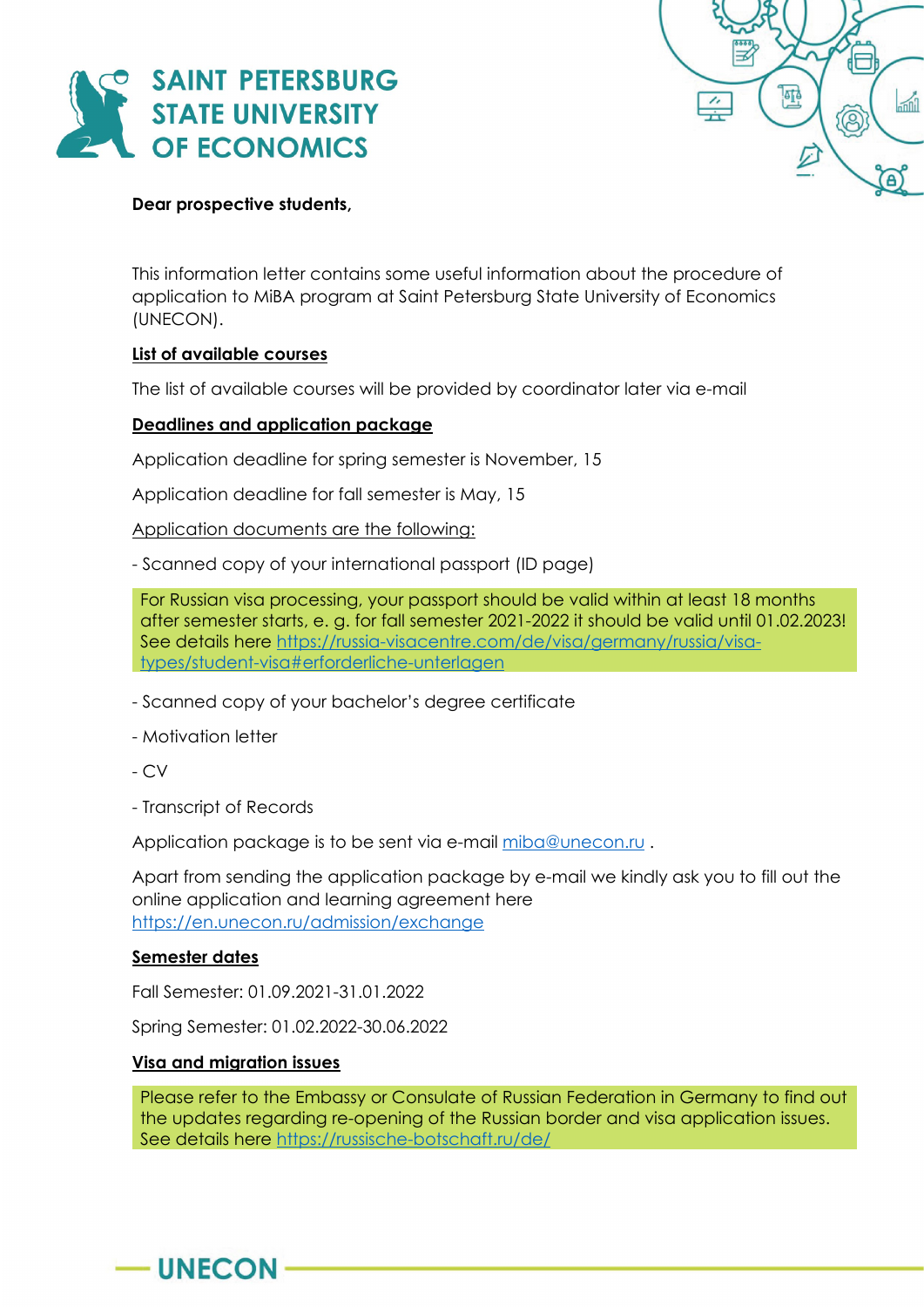



International students outside CIS countries, wishing to come to Russia to study need a "Study Visa" – an entry visa that states "education" as the purpose of entry and specifies the institution of study.

As soon as UNECON coordinator (miba@unecon.ru) receive all the documents they initiate an Invitation application procedure. This may take up to 6 weeks. When invitations are issued by the Ministry of Internal Affairs (Migration Office), students will be sent a scanned copy via e-mail and the hard copy by post. After that students may start applying for a study visa. Please refer to the local Russian Embassy (Consulate) for the documents requirements.

Students should apply for a study visa in the Russian Embassy (Consulates) or authorized visa centers only. Thus to apply for a visa it's necessary to find the nearest city with one of these institutions and make an appointment there.

### Visa extension

Invitations are going to be proceeded for a single entry visa. When arrived to Saint-Petersburg coordinators of UNECON will collect the necessary documents within 2 months after arrival and apply for a multiple entry visa valid throughout the entire study period. Thus, after arriving to SPb students won't have an opportunity to leave the country during some time until they get the multiple visa. Multiple visa issuing may take up to 5 weeks.

Application package for visa extension is the following:

- 1. Original international passport
- 2. Migration card
- 3. Registration voucher
- 4. 2 photos 3\*4cm
- 5. 2400 RUR
- 6. HIV-test certificate (valid within 3 months)
- 7. Insurance policy covering the entire period of study

### Registration rules

Registration is obligatory in Russia for every person. Coordinator of UNECON (miba@unecon.ru) and the International Department assist students with registration.

# **Accommodation**

 $-$  UNECON

While applying students have to inform UNECON coordinator (miba@unecon.ru) about accommodation preferences. All information is available here <http://en.unecon.ru/accommodation/exchange-students-freemovers>